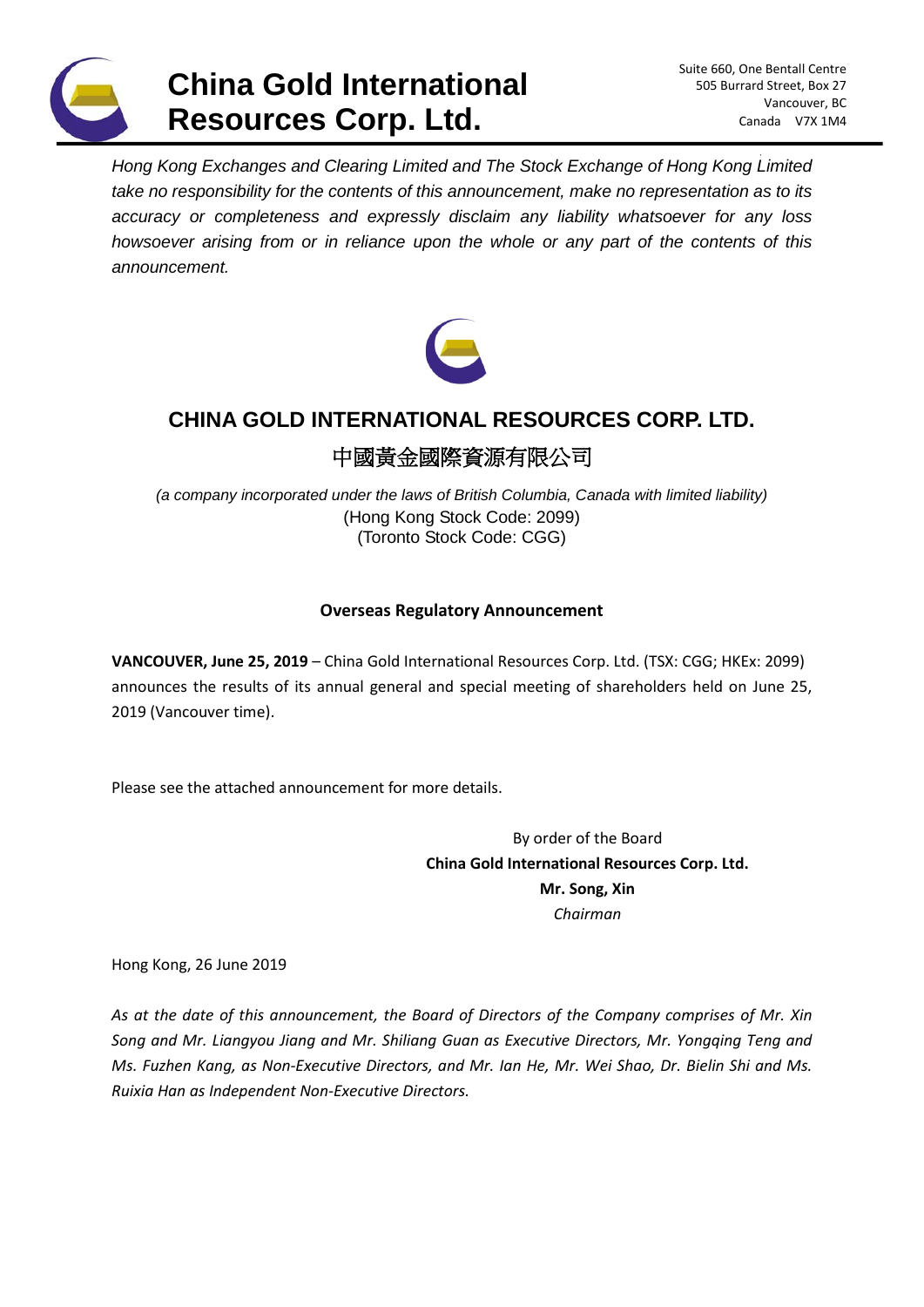

### **China Gold International Reports Results of its Annual General and Special Meeting of Shareholders**

**VANCOUVER**, June 25, 2019 - China Gold International Resources Corp. Ltd. (TSX: CGG; HKEx: 2099) (the "**Company**" or "**China Gold International Resources**") announces the results of its annual general and special meeting of shareholders (the "**AGM**") held on June 25, 2019 (Vancouver time).

A total of 199,003,994 common shares, representing 50.2% of the issued and outstanding common shares of the Company, were present in person or by proxy at the meeting. The detailed results are presented below:

| No. | <b>Resolutions</b>                                                                                                                                                                                                                                                                                                     |                      | <b>Number of Votes</b> |                |              |
|-----|------------------------------------------------------------------------------------------------------------------------------------------------------------------------------------------------------------------------------------------------------------------------------------------------------------------------|----------------------|------------------------|----------------|--------------|
| 1.  | To set the number of directors of the<br>Company at nine (9);                                                                                                                                                                                                                                                          |                      | For                    | <b>Against</b> | <b>Total</b> |
|     |                                                                                                                                                                                                                                                                                                                        |                      | 194,362,607            | 44,784         | 194,407,391  |
| 2.  | To elect as directors:                                                                                                                                                                                                                                                                                                 |                      | For                    | Withheld       | <b>Total</b> |
|     | (i)                                                                                                                                                                                                                                                                                                                    | Xin Song             | 177,509,287            | 16,898,104     | 194,407,391  |
|     | (ii)                                                                                                                                                                                                                                                                                                                   | Liangyou Jiang       | 177,611,338            | 16,796,053     | 194,407,391  |
|     | (iii)                                                                                                                                                                                                                                                                                                                  | <b>Yongqing Teng</b> | 177,478,637            | 16,928,754     | 194,407,391  |
|     | (iv)                                                                                                                                                                                                                                                                                                                   | Fuzhen Kang          | 177,506,487            | 16,900,904     | 194,407,391  |
|     | (v)                                                                                                                                                                                                                                                                                                                    | <b>Shiliang Guan</b> | 177,614,638            | 16,792,753     | 194,407,391  |
|     | (vi)                                                                                                                                                                                                                                                                                                                   | lan HE               | 183,593,872            | 10,813,519     | 194,407,391  |
|     | (vii)                                                                                                                                                                                                                                                                                                                  | Wei Shao             | 193,861,307            | 546,084        | 194,407,391  |
|     | (viii)                                                                                                                                                                                                                                                                                                                 | <b>Bielin Shi</b>    | 193,438,445            | 968,946        | 194,407,391  |
|     | (ix)                                                                                                                                                                                                                                                                                                                   | Ruixia Han           | 193,857,407            | 549,984        | 194,407,391  |
| 3.  | To re-appoint Deloitte Touche Tohmatsu                                                                                                                                                                                                                                                                                 |                      | For                    | Withheld       | <b>Total</b> |
|     | as the auditors of the Company and<br>authorize the board of directors to fix<br>their remuneration;                                                                                                                                                                                                                   |                      | 198,924,978            | 80,101         | 199,005,079  |
| 4.  | To grant to the board of directors a<br>general mandate to allot, issue and<br>otherwise deal with unissued shares not<br>exceeding 20% of the aggregate number<br>of issued shares of the Company as at the<br>date of the passing of this resolution and<br>the<br>said approval shall be<br>limited<br>accordingly; |                      | For                    | <b>Against</b> | <b>Total</b> |
|     |                                                                                                                                                                                                                                                                                                                        |                      | 161,799,106            | 32,608,285     | 194,407,391  |